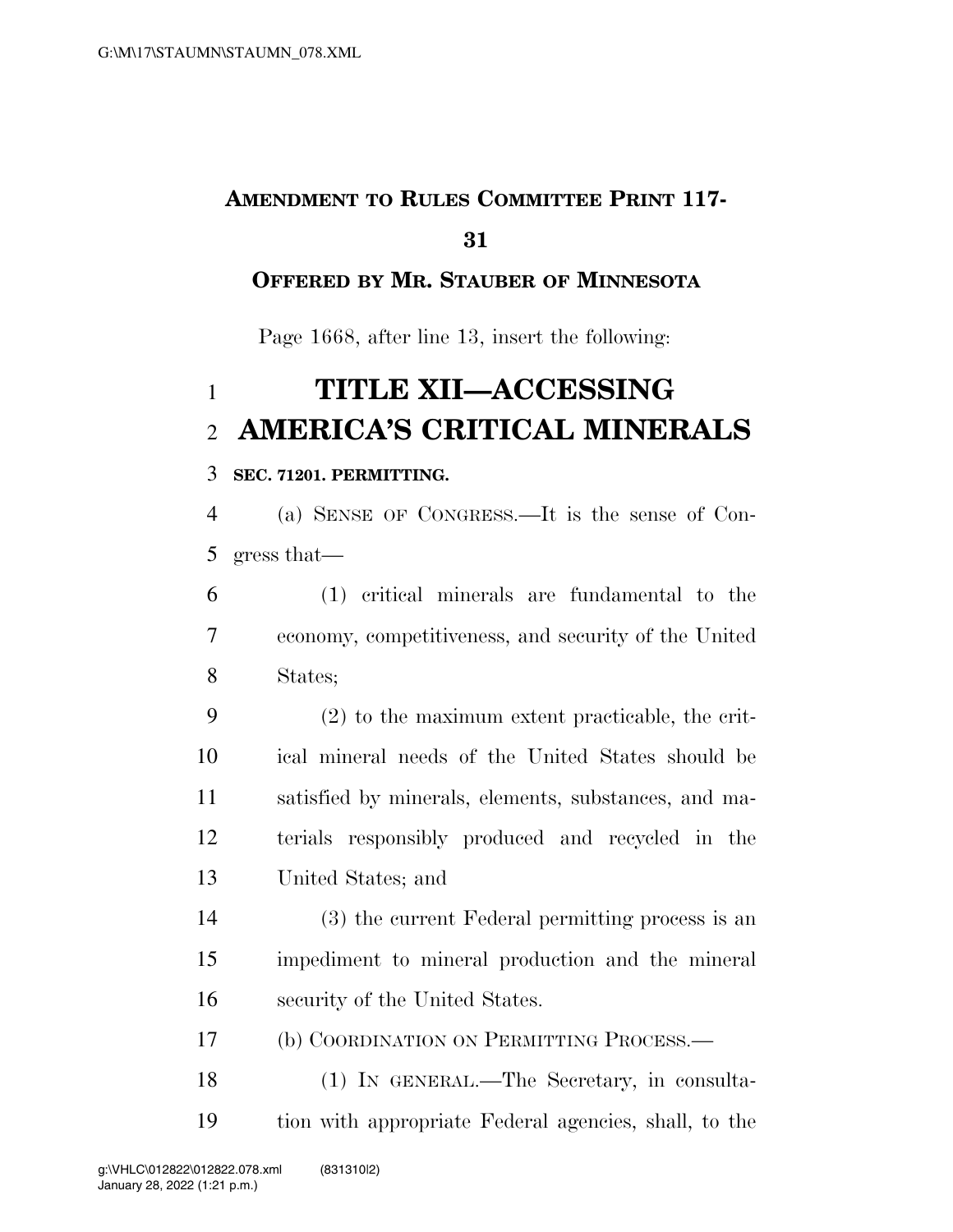| $\mathbf{1}$   | maximum extent practicable, with respect to the    |
|----------------|----------------------------------------------------|
| $\overline{2}$ | Federal permitting and review process for critical |
| 3              | mineral projects on Federal land—                  |
| $\overline{4}$ | (A) establish and adhere to timelines and          |
| 5              | schedules for the consideration of, and final de-  |
| 6              | cisions regarding, applications, operating plans,  |
| 7              | leases, licenses, permits, and other use author-   |
| 8              | izations for mineral-related activities on Federal |
| 9              | land;                                              |
| 10             | (B) establish clear, quantifiable, and tem-        |
| 11             | poral permitting performance goals and track-      |
| 12             | ing progress against those goals;                  |
| 13             | (C) engage in early collaboration among            |
| 14             | agencies, project sponsors, and affected stake-    |
| 15             | holders—                                           |
| 16             | (i) to incorporate and address the in-             |
| 17             | terests of each such agency, sponsor, and          |
| 18             | stakeholder; and                                   |
| 19             | (ii) to minimize delays;                           |
| 20             | (D) ensure transparency and accountability         |
| 21             | by using cost-effective information technology to  |
| 22             | collect and disseminate information regarding      |
| 23             | individual critical mineral projects and agency    |
| 24             | performance;                                       |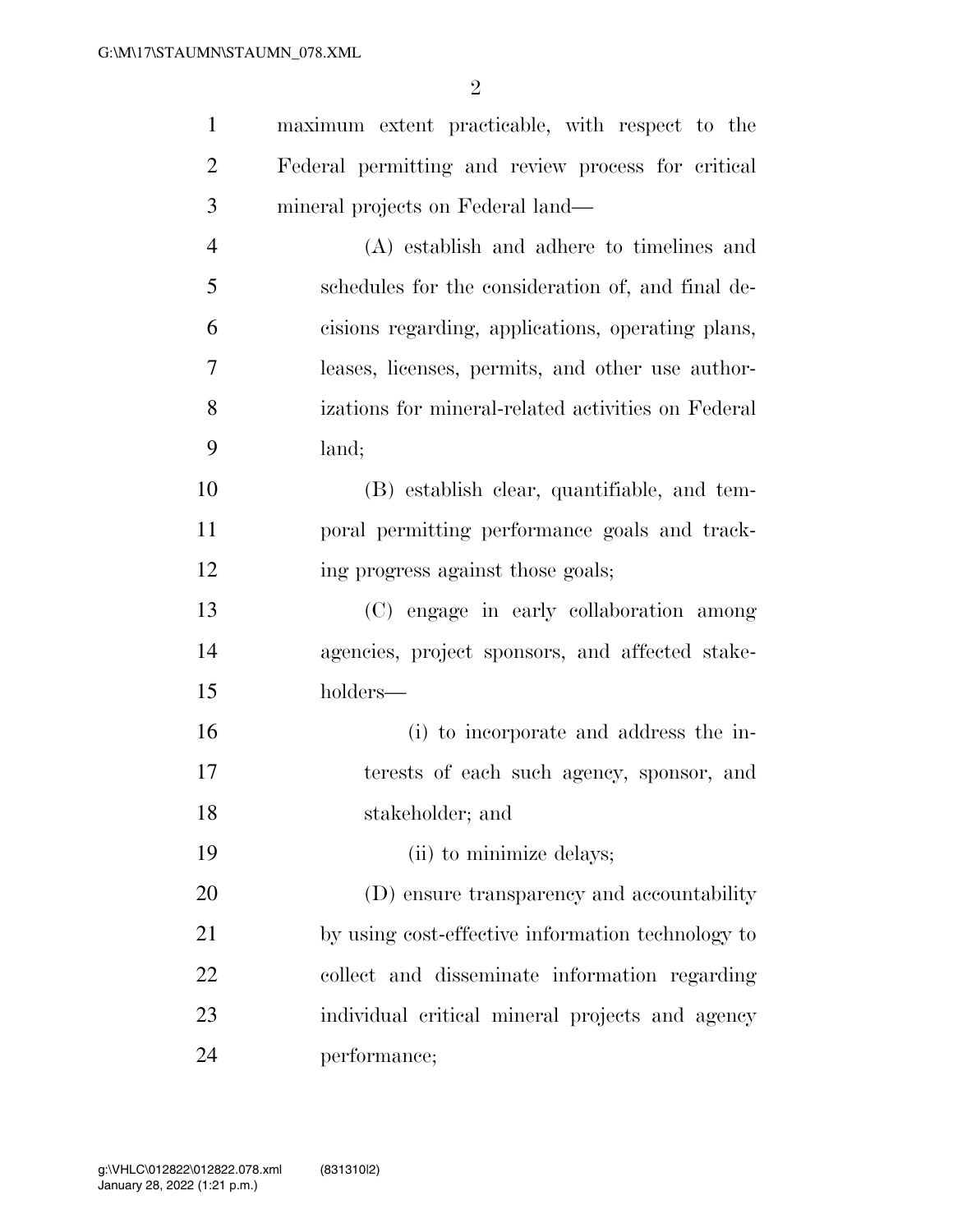| $\mathbf{1}$   | (E) engage in early and active consultation          |
|----------------|------------------------------------------------------|
| $\overline{2}$ | with State and local governments and Indian          |
| 3              | Tribes to avoid conflicts or duplication of effort,  |
| $\overline{4}$ | concerns, and allow for concurrent,<br>resolve       |
| 5              | rather than sequential, State, local, Tribal, and    |
| 6              | Federal environmental and regulatory reviews;        |
| 7              | (F) meet or exceed the performance                   |
| 8              | metrics contained in subsection (g);                 |
| 9              | (G) expand and institutionalize permitting           |
| 10             | and review process improvements that have            |
| 11             | proven effective;                                    |
| 12             | (H) develop mechanisms to better commu-              |
| 13             | nicate priorities and resolve disputes among         |
| 14             | agencies at the national, regional, State, and       |
| 15             | local levels; and                                    |
| 16             | (I) develop other practices to improve the           |
| 17             | regulatory processes, such as preapplication         |
| 18             | procedures.                                          |
| 19             | (2) CONSIDERATIONS.—In carrying out para-            |
| 20             | graph (1), the lead agency shall consider deferring  |
| 21             | to, and relying on, baseline data, analyses, and re- |
| 22             | views performed by State agencies with jurisdiction  |
| 23             | over the proposed critical mineral project.          |
| 24             | (3) MEMORANDUM OF AGREEMENT.—The lead                |
| 25             | agency with respect to a critical mineral project on |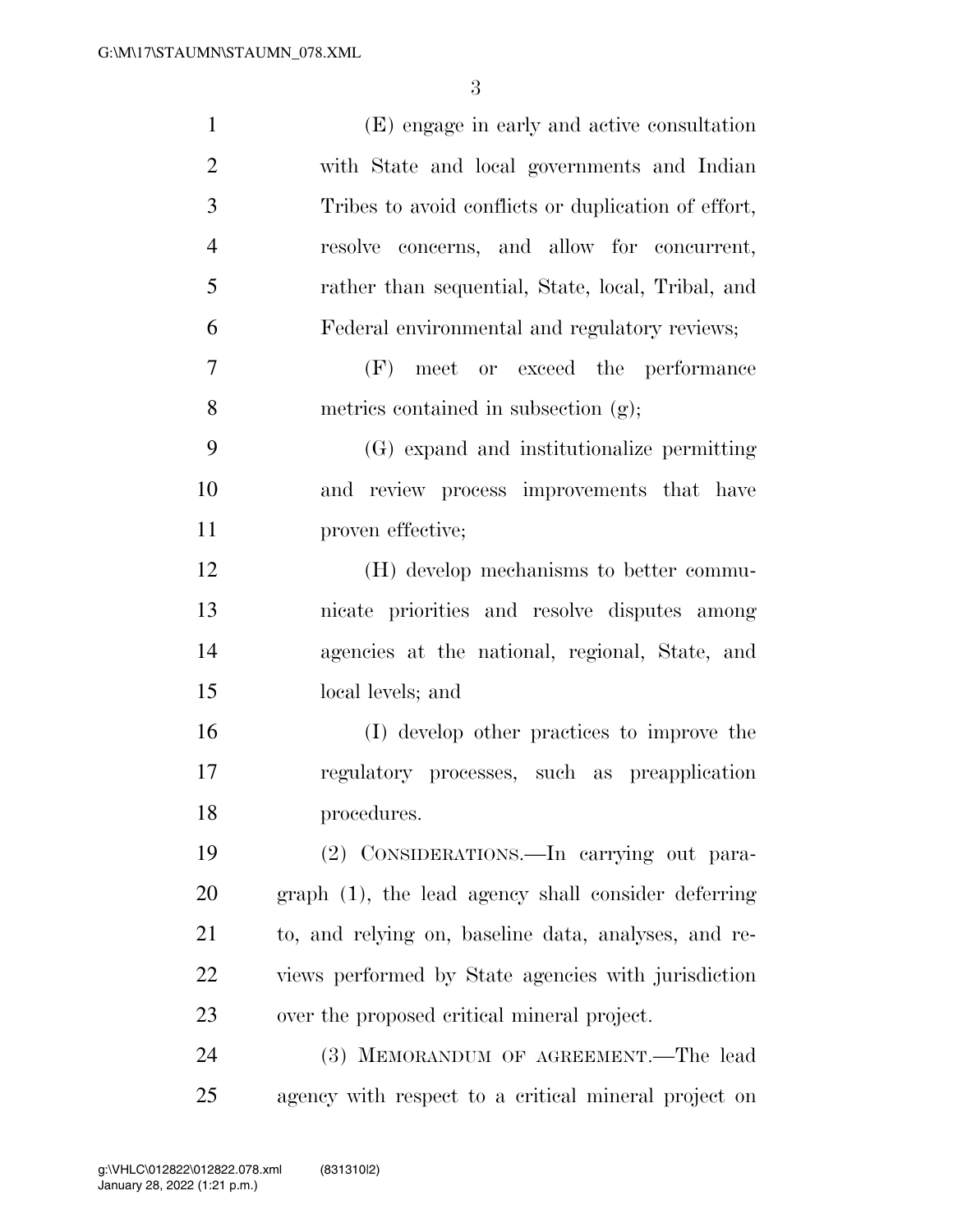Federal land, in consultation with any other Federal agency with jurisdiction over such project, shall, upon request of the project sponsor, a State or local government, an Indian Tribe, or other entity such lead agency determines appropriate, establish a memorandum of agreement with the project sponsor, a State or local government, an Indian Tribe, or an- other entity such lead agency determines appropriate to carry out the activities described in this sub-section.

11 (4) TIME LIMIT FOR PERMITTING PROCESS.— Notwithstanding any other provision of law, and ex- cept with agreement of the project sponsor, the total period for all necessary Federal reviews and permit consideration for a critical mineral project on Fed- eral land reasonably expected to produce critical minerals may not exceed—

 (A) with respect to a project that requires an environmental assessment under section  $102(2)(C)$  of the National Environmental Policy Act of 1969 (42 U.S.C. 4331(2)(C)), 18 months; or

 (B) with respect to a project that requires an environmental impact statement under such section, 24 months.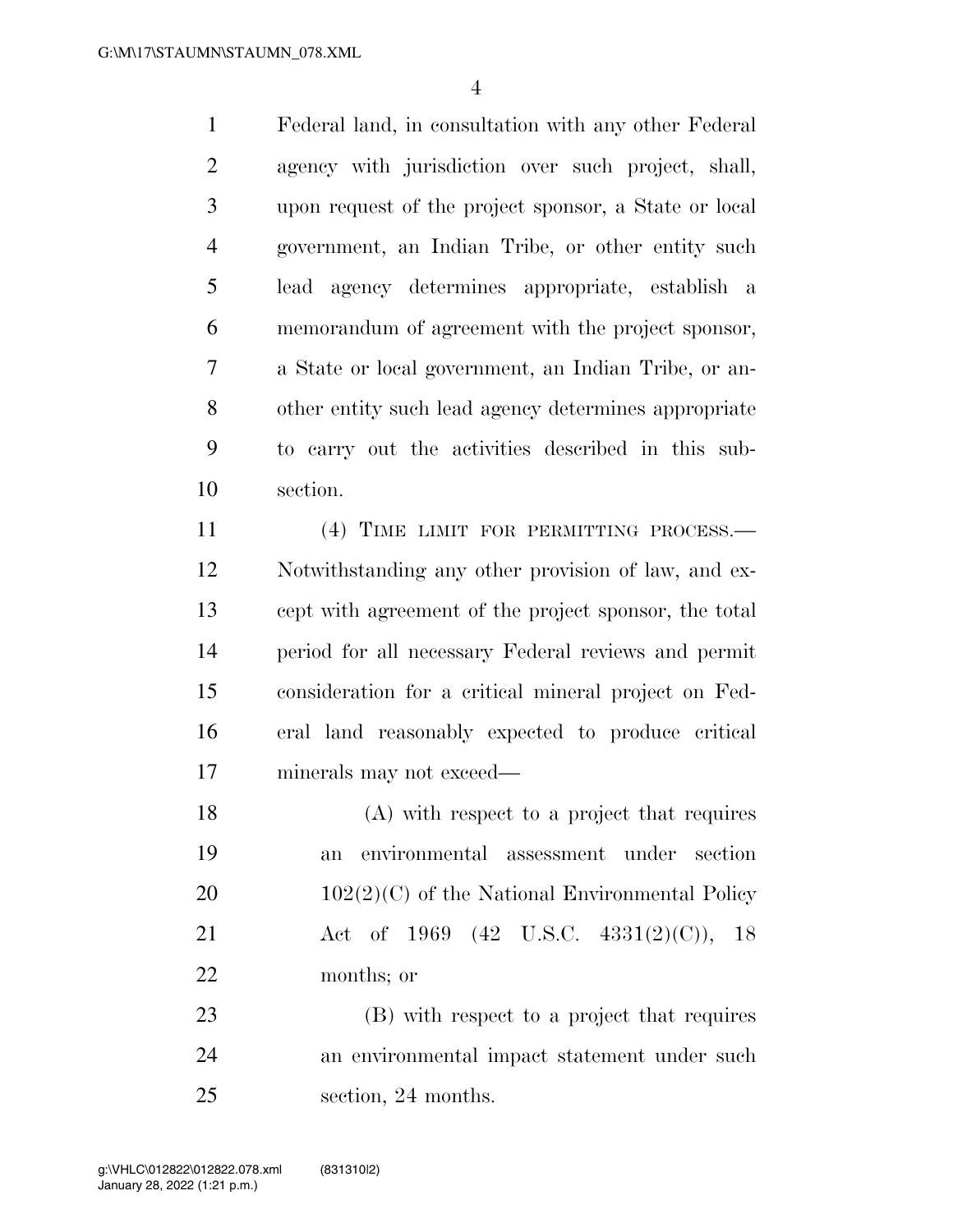(c) DETERMINATION UNDER NATIONAL ENVIRON-MENTAL POLICY ACT.—

| 3              | (1) IN GENERAL.—To the extent that the Na-             |
|----------------|--------------------------------------------------------|
| $\overline{4}$ | tional Environmental Policy Act of 1969 (42 U.S.C.     |
| 5              | 4321 et seq.) applies to the issuance of any mineral   |
| 6              | exploration or mine permit relating to a critical min- |
| 7              | eral project, the lead agency may deem the require-    |
| 8              | ments of such Act satisfied if the lead agency deter-  |
| 9              | mines that a State or Federal agency acting under      |
| 10             | State or Federal law has addressed the following       |
| 11             | factors:                                               |
| 12             | (A) The environmental impact of the ac-                |
| 13             | tion to be conducted under the permit.                 |
| 14             | (B) Possible alternatives to issuance of the           |
| 15             | permit.                                                |
| 16             | (C) The relationship between long- and                 |
| 17             | short-term uses of the local environment and           |
| 18             | the maintenance and enhancement of long-term           |
| 19             | productivity.                                          |
| 20             | (D) Any irreversible and irretrievable com-            |
| 21             | mitment of resources that would be involved in         |
| 22             | the proposed action.                                   |
| 23             | (2) PUBLICATION.—The lead agency shall pub-            |
| 24             | lish a determination under paragraph (1) not later     |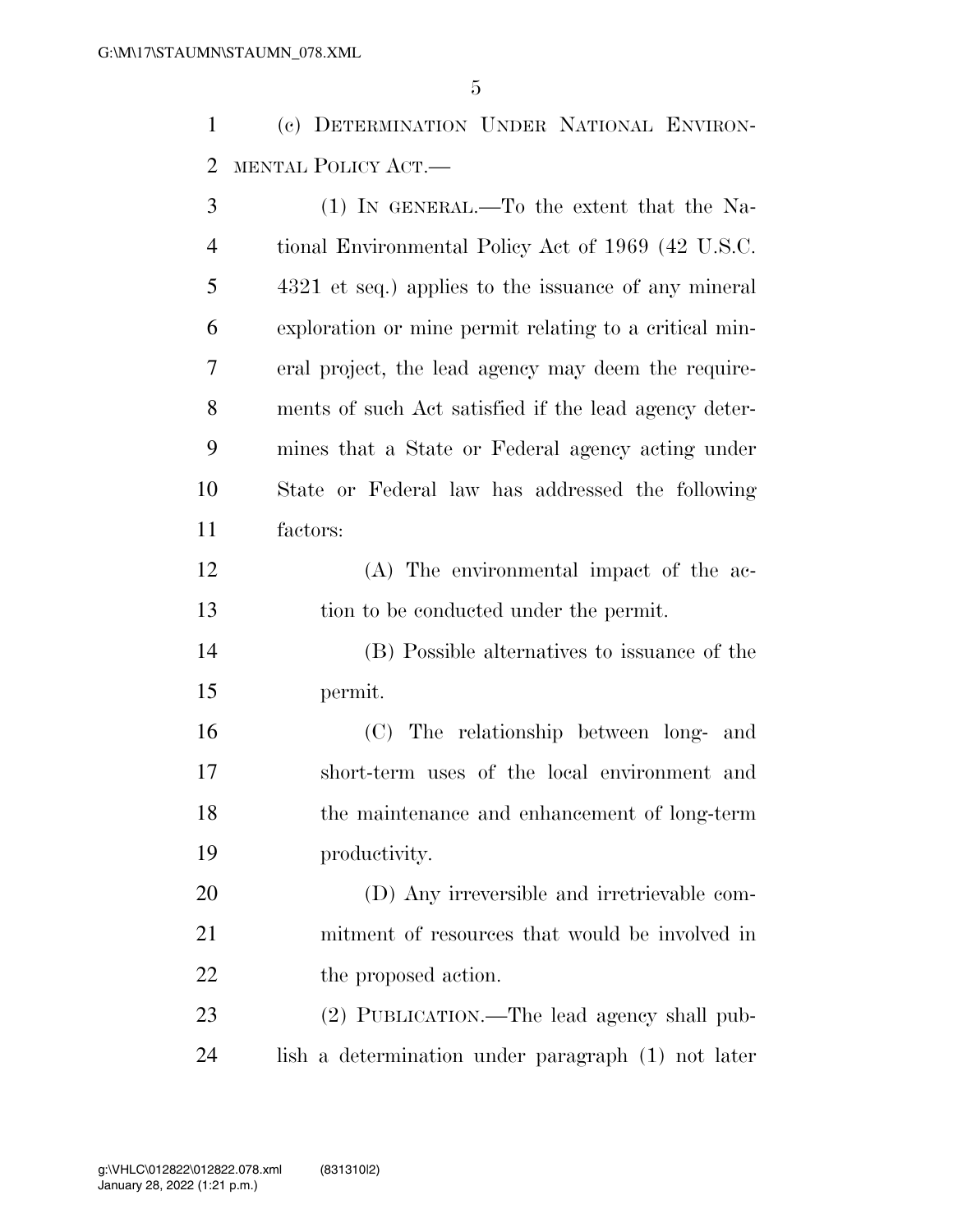than 90 days after receipt of an application for the permit.

 (3) VERIFICATION.—The lead agency shall pub- lish a determination that the factors under para- graph (1) have been sufficiently addressed and pub- lic participation has occurred with regard to any au- thorizing actions before issuing any mineral explo- ration or mine permit for a critical mineral project. (d) SCHEDULE FOR PERMITTING PROCESS.—For any critical mineral project for which the lead agency can- not make the determination described in subsection (c), at the request of a project sponsor, the lead agency, co- operating agencies, and any other agencies involved with the mineral exploration or mine permitting process shall enter into an agreement with the project sponsor that sets time limits for each part of the permitting process, includ-ing—

 (1) the decision on whether to prepare an envi- ronmental impact statement or similar analysis re-20 quired under the National Environmental Policy Act of 1969 (42 U.S.C. 4321 et seq.);

 (2) a determination of the scope of any environ- mental impact statement or similar analysis required under such Act;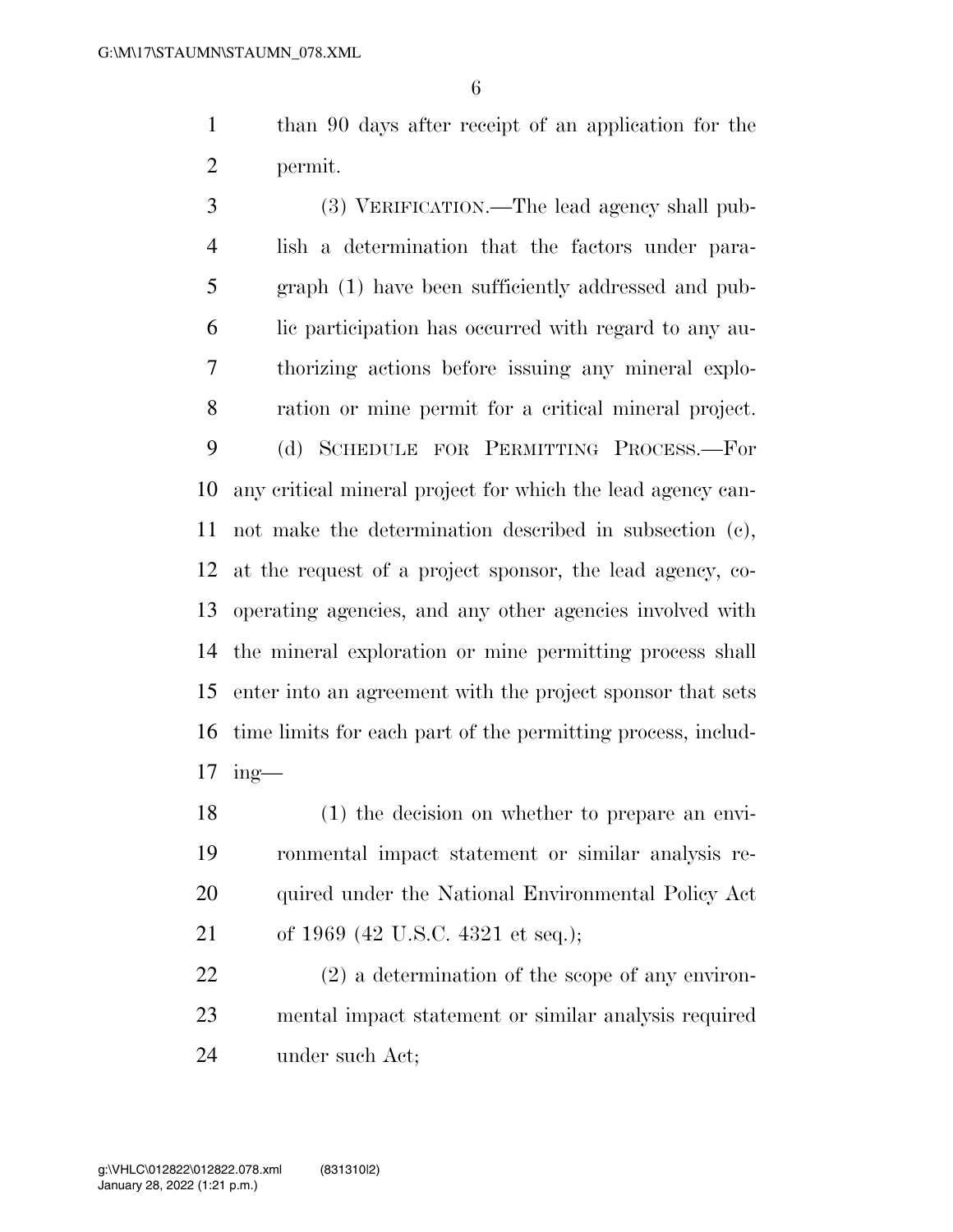| $\mathbf{1}$   | (3) the scope of, and schedule for, the baseline           |
|----------------|------------------------------------------------------------|
| $\overline{2}$ | studies required to prepare an environmental impact        |
| 3              | statement or similar analysis required under such          |
| $\overline{4}$ | Act;                                                       |
| 5              | (4) preparation of any draft environmental im-             |
| 6              | pact statement or similar analysis required under          |
| 7              | such Act;                                                  |
| 8              | (5) preparation of a final environmental impact            |
| 9              | statement or similar analysis required under such          |
| 10             | Act;                                                       |
| 11             | (6) any consultations required under applicable            |
| 12             | law;                                                       |
| 13             | (7) submission and review of any comments re-              |
| 14             | quired under applicable law;                               |
| 15             | (8) publication of any public notices required             |
| 16             | under applicable law; and                                  |
| 17             | $(9)$ any final or interim decisions.                      |
| 18             | (e) ADDRESSING PUBLIC COMMENTS.—As part of                 |
| 19             | the review process of a critical mineral project under the |
| 20             | National Environmental Policy Act of 1969 (42 U.S.C.       |
| 21             | 4321 et seq.), the lead agency may not address any agency  |
| 22             | or public comments that were not submitted—                |
| 23             | (1) during a public comment period or consulta-            |
| 24             | tion period provided during the permitting process;        |
| 25             | <b>or</b>                                                  |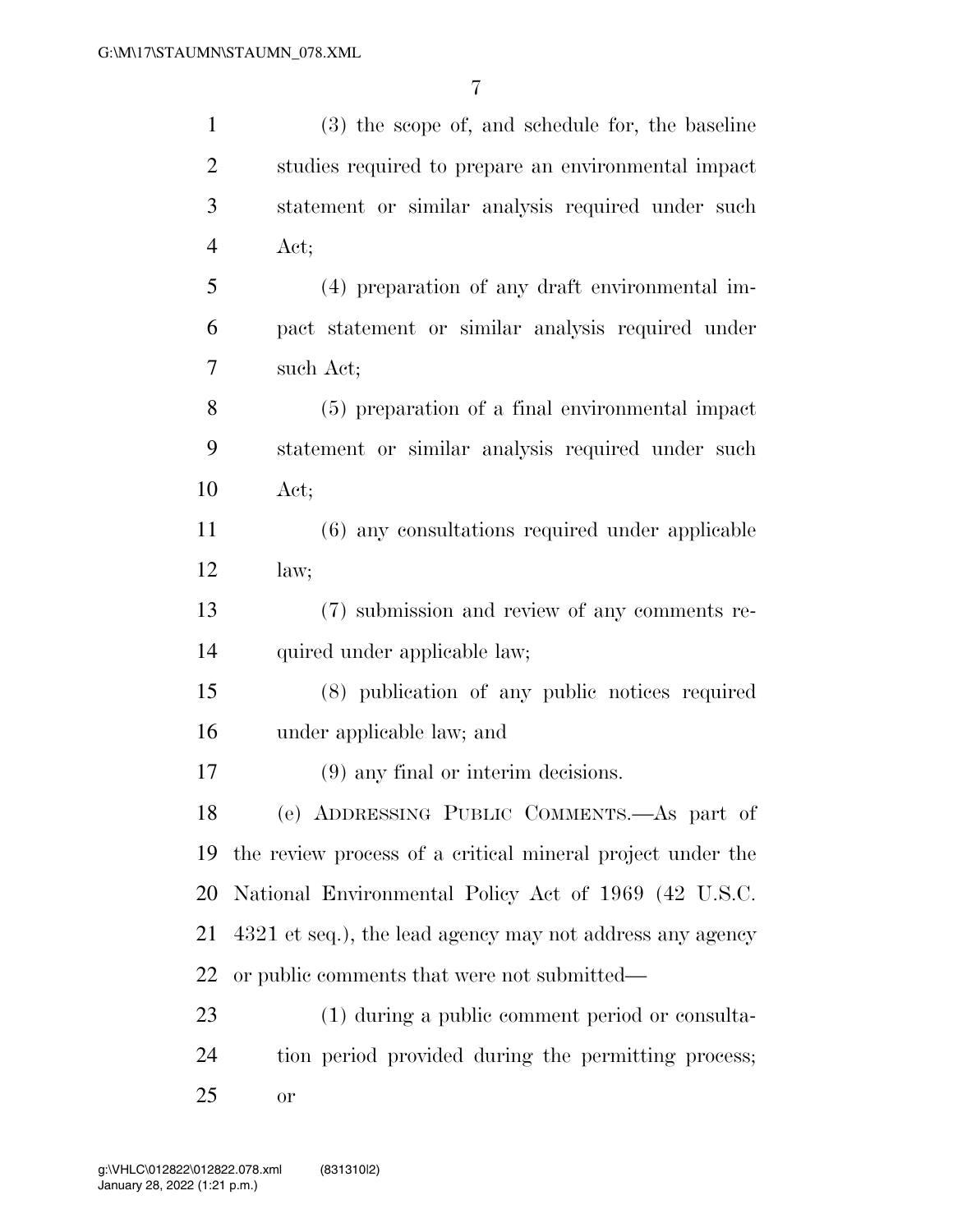(2) as otherwise required by law.

 (f) REVIEW AND REPORT.—Not later than 1 year after the date of enactment of this Act, the Secretary and the Secretary of Agriculture shall submit to Congress a report that—

 (1) identifies additional measures (including regulatory and legislative proposals, as appropriate) that would increase the timeliness of permitting ac- tivities for the exploration and development of do-mestic critical minerals;

 (2) identifies options (including cost recovery paid by permit applicants, as appropriate) for ensur- ing adequate staffing and training of Federal enti- ties and personnel responsible for the consideration of applications, operating plans, leases, licenses, per- mits, and other use authorizations for critical min-eral projects on Federal land;

 (3) quantifies the amount of time typically re- quired (including a range derived from minimum and maximum durations, mean, median, variance, and any other statistical measure or representation the Secretary and the Secretary of Agriculture de- termine appropriate) to complete each step (includ- ing those aspects outside the control of the executive branch, such as judicial review, applicant decisions,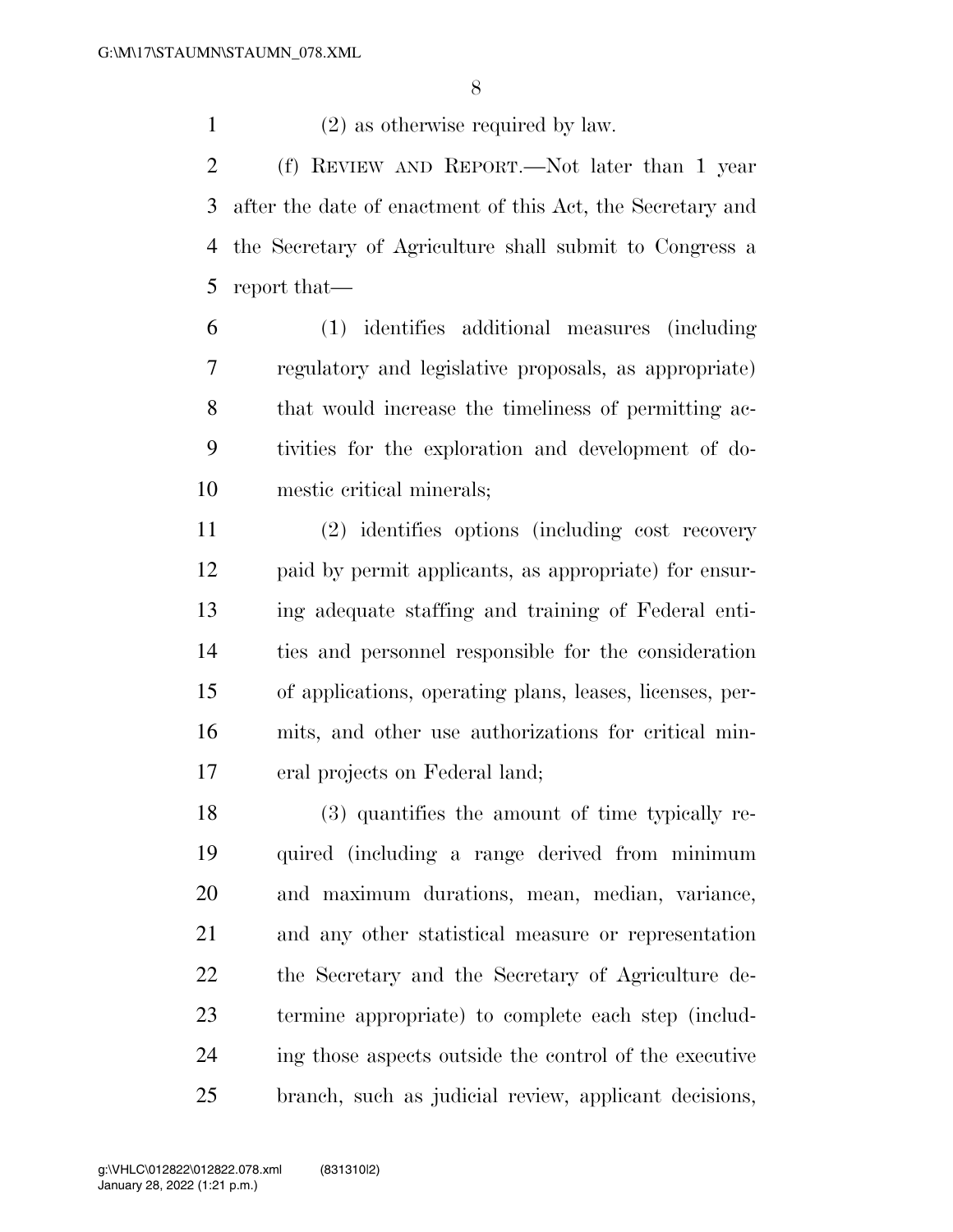or State and local government involvement) associ- ated with the development and processing of applica- tions, operating plans, leases, licenses, permits, and other use authorizations for a mineral exploration or mine permit for a critical mineral project; and

 (4) describes actions carried out pursuant to subsection (b).

8 (g) PERFORMANCE METRIC.—Not later than 90 days after the date of submission of the report under subsection (e), the Secretary and the Secretary of Agriculture, after providing public notice and an opportunity to comment, shall develop and publish a performance metric for evalu- ating the progress made by the executive branch to expe-dite the permitting of critical mineral projects.

 (h) ANNUAL REPORTS.—Beginning with the first budget submission by the President under section 1105 of title 31, United States Code, after publication of the performance metric required under subsection (f), and an- nually thereafter, the Secretary and the Secretary of Agri-culture shall jointly submit to Congress a report that—

 (1) summarizes the implementation of rec- ommendations, measures, and options identified in 23 paragraphs  $(1)$  and  $(2)$  of subsection  $(f)$ ;

 (2) using the performance metric under sub-section (d), describes progress made by the executive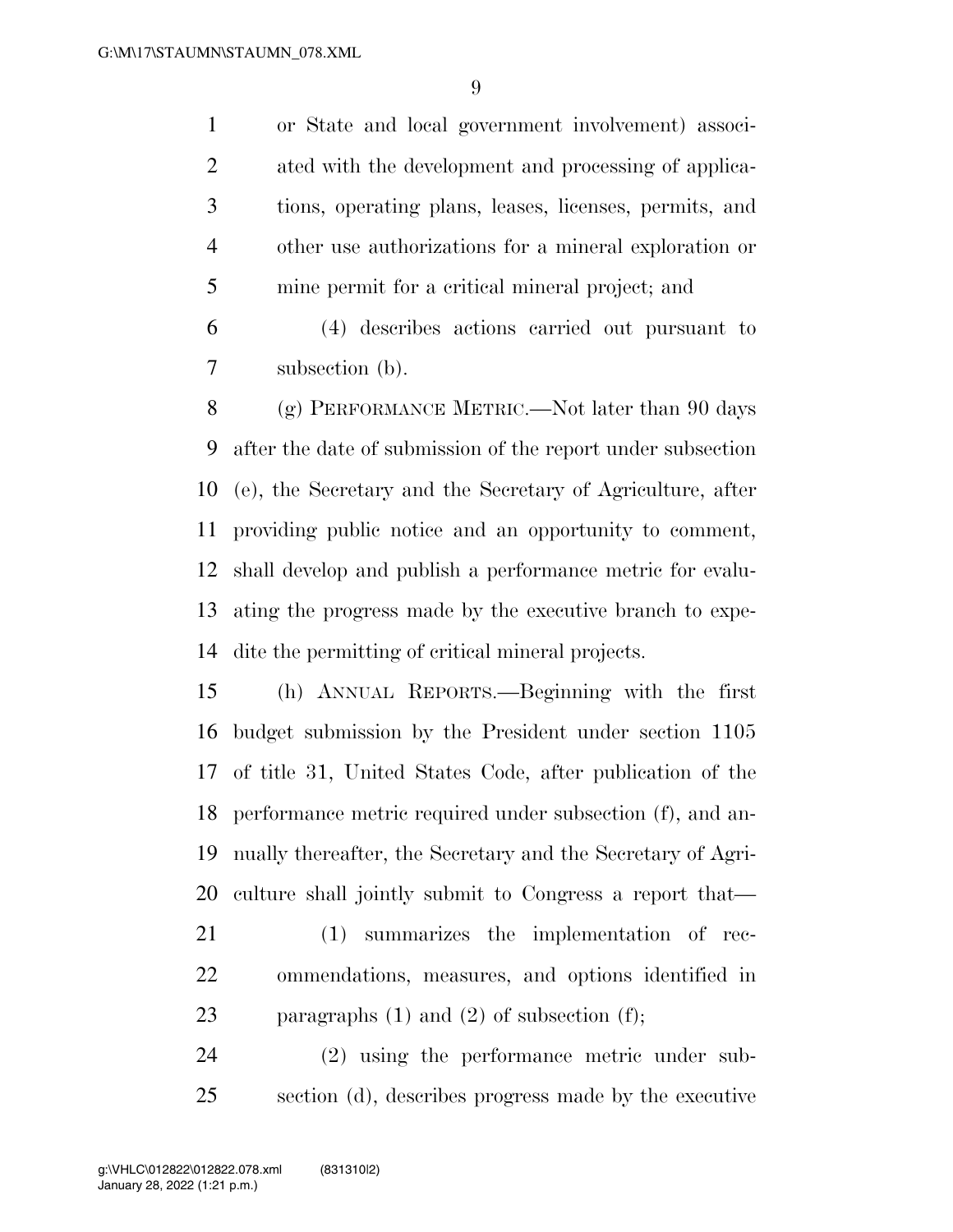branch, as compared to the baseline established pur-2 suant to subsection  $(c)(3)$ , on expediting the permit- ting of activities that will increase exploration for, and development of, domestic critical minerals; and (3) compares the United States to other coun- tries in terms of permitting efficiency and any other criteria relevant to the globally competitive critical minerals industry.

 (i) INDIVIDUAL PROJECTS.—Using data from the Secretary of Agriculture and the Secretary generated under subsection (g), the Director of the Office of Man- agement and Budget shall prioritize inclusion of individual critical mineral projects on the website operated by the Office of Management and Budget in accordance with sec-tion 1122 of title 31, United States Code.

 (j) REPORT OF SMALL BUSINESS ADMINISTRA- TION.—Not later than 1 year and 300 days after the date of enactment of this Act, the Administrator of the Small Business Administration shall submit to the Committees on Small Business and Natural Resources of the House of Representatives and Small Business and Entrepreneur- ship and Energy and Natural Resources of the Senate a report that assesses the performance of Federal agencies with respect to—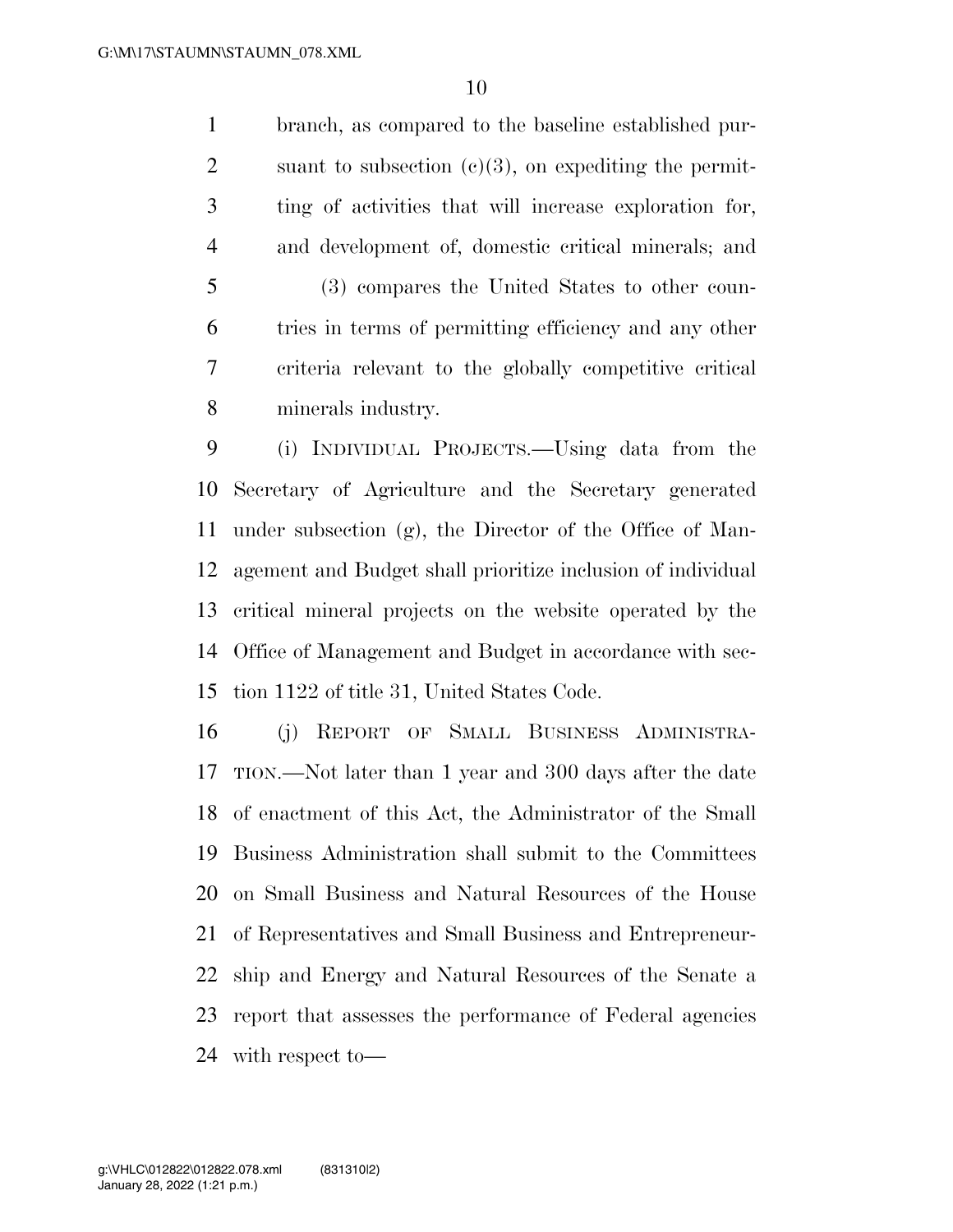| $\mathbf{1}$   | $(1)$ complying with chapter 6 of title 5, United       |
|----------------|---------------------------------------------------------|
| $\overline{2}$ | States Code, in promulgating regulations applicable     |
| 3              | to the critical minerals industry; and                  |
| $\overline{4}$ | (2) performing an analysis of regulations appli-        |
| 5              | cable to the critical minerals industry that may be     |
| 6              | outmoded, inefficient, duplicative, or excessively bur- |
| 7              | densome.                                                |
| 8              | (k) DEFINITIONS.—In this section:                       |
| 9              | (1) BYPRODUCT.—The term "byproduct" has                 |
| 10             | the meaning given such term in section 7002 of the      |
| 11             | Consolidated Appropriations Act, 2021 (Public Law       |
| 12             | $116 - 260$ .                                           |
| 13             | (2) CRITICAL MINERAL.—The term "critical                |
| 14             | mineral" has the meaning given such term in section     |
| 15             | 7002 of the Consolidated Appropriations Act, 2021       |
| 16             | (Public Law 116–260) except that such term shall        |
| 17             | materials described in<br>exclude<br>subsection<br>not  |
| 18             | $(a)(3)(B)(iii)$ of such section.                       |
| 19             | CRITICAL MINERAL PROJECT.—The term<br><b>(3)</b>        |
| 20             | "critical mineral project" means a project—             |
| 21             | $(A)$ located on—                                       |
| 22             | (i) a mining claim, millsite claim, or                  |
| 23             | tunnel site claim for any locatable mineral;            |
| 24             | (ii) lands open to mineral entry; or                    |
| 25             | (iii) a Federal mineral lease; and                      |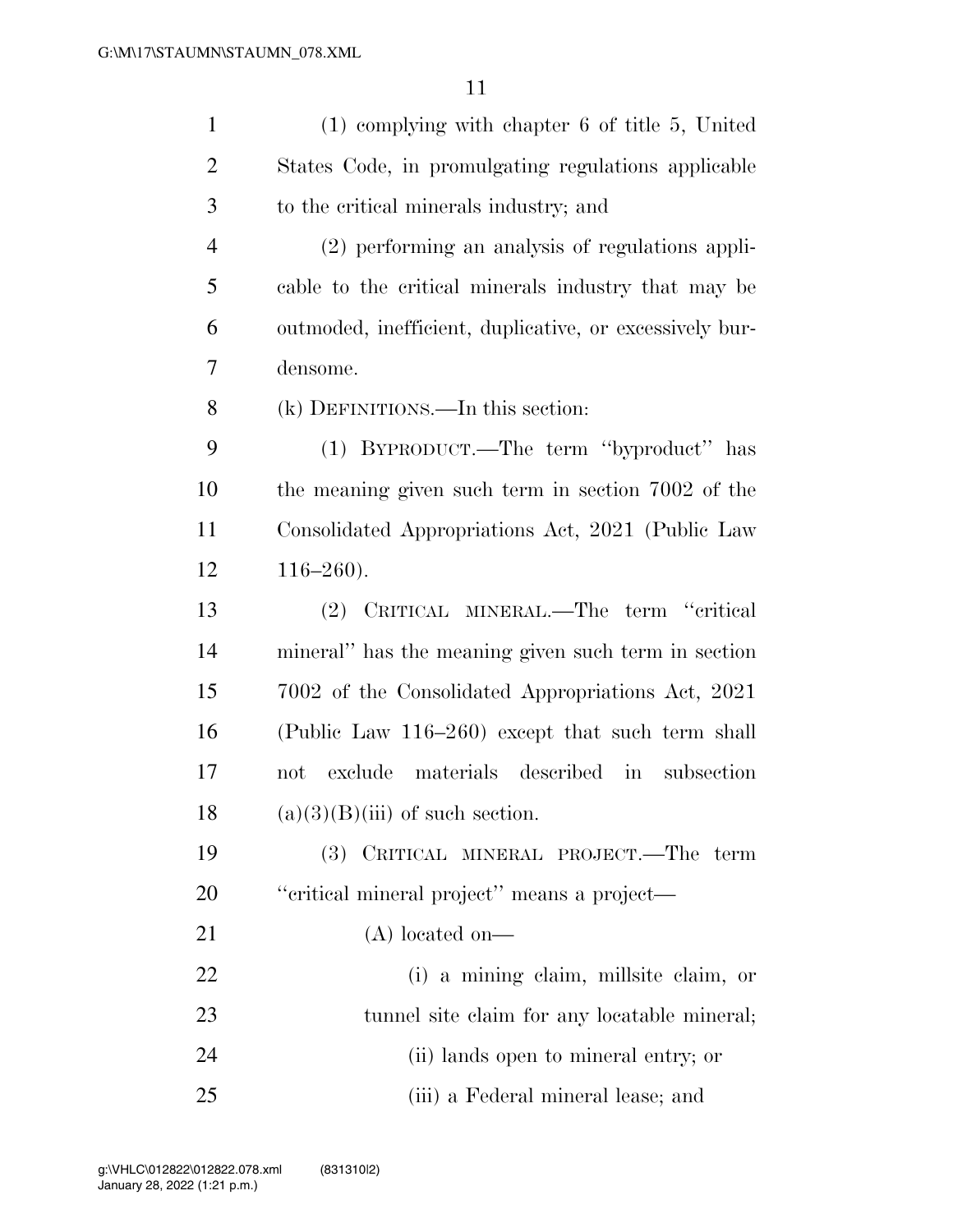| $\mathbf{1}$   | (B) for the purpose of producing a critical         |
|----------------|-----------------------------------------------------|
| $\overline{2}$ | mineral, including—                                 |
| 3              | (i) as a byproduct, or a product of a               |
| $\overline{4}$ | host mineral, or from tailings; or                  |
| 5              | through an exploration project<br>(ii)              |
| 6              | with respect to which the presence of a by-         |
| 7              | product is a reasonable expectation, based          |
| 8              | on known mineral companionality, geologic           |
| 9              | formation, mineralogy, or other factors.            |
| 10             | (4) INDIAN TRIBE.—The term "Indian Tribe"           |
| 11             | has the meaning given such term in section 4 of the |
| 12             | Indian Self-Determination and Education Assistance  |
| 13             | Act $(25 \text{ U.S.C. } 5304)$ .                   |
| 14             | (5) SECRETARY.—The term "Secretary" means           |
| 15             | the Secretary of the Interior.                      |
| 16             | (6) STATE.—The term "State" means—                  |
| 17             | $(A)$ a State;                                      |
| 18             | (B) the District of Columbia;                       |
| 19             | (C) the Commonwealth of Puerto Rico;                |
| 20             | (D) Guam;                                           |
| 21             | (E) American Samoa;                                 |
| 22             | (F) the Commonwealth of the Northern                |
| 23             | Mariana Islands; and                                |
| 24             | (G) the United States Virgin Islands.               |